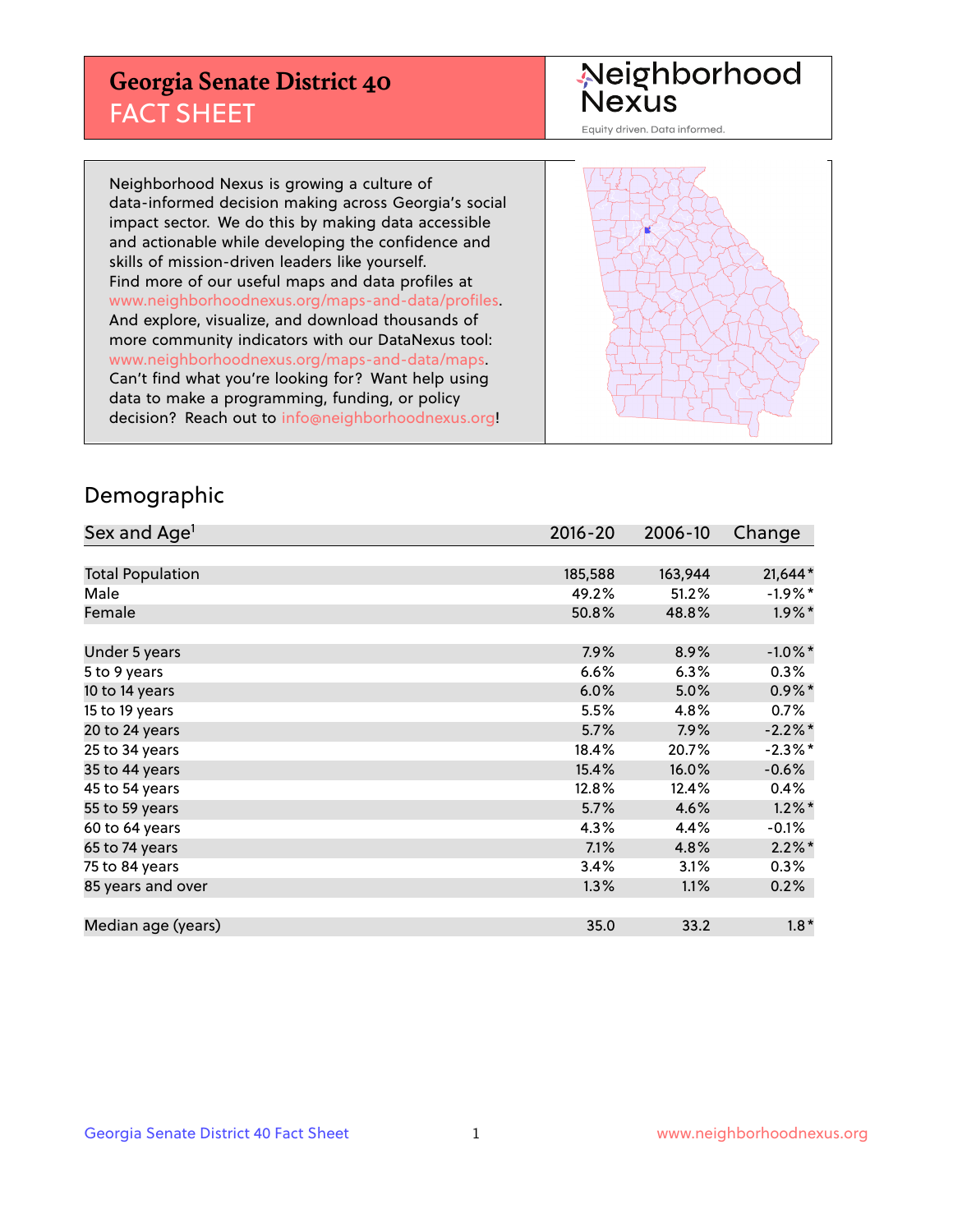## Demographic, continued...

| Race <sup>2</sup>                                            | $2016 - 20$ | 2006-10 | Change      |
|--------------------------------------------------------------|-------------|---------|-------------|
| <b>Total population</b>                                      | 185,588     | 163,944 | 21,644*     |
| One race                                                     | 94.2%       | 98.5%   | $-4.4\%$ *  |
| White                                                        | 58.1%       | 62.7%   | $-4.6\%$ *  |
| <b>Black or African American</b>                             | 18.8%       | 14.9%   | $3.9\%$ *   |
| American Indian and Alaska Native                            | 2.0%        | 0.3%    | $1.7\%$ *   |
| Asian                                                        | 11.1%       | 9.8%    | $1.3\%$ *   |
| Native Hawaiian and Other Pacific Islander                   | 0.0%        | 0.1%    | $-0.1%$     |
| Some other race                                              | 4.2%        | 10.8%   | $-6.7\%$ *  |
| Two or more races                                            | 5.8%        | 1.5%    | 4.4%*       |
| Race alone or in combination with other race(s) <sup>3</sup> | $2016 - 20$ | 2006-10 | Change      |
| Total population                                             | 185,588     | 163,944 | 21,644*     |
| White                                                        | 61.5%       | 63.9%   | $-2.4\%$ *  |
| <b>Black or African American</b>                             | 19.8%       | 15.4%   | 4.4%*       |
| American Indian and Alaska Native                            | 4.7%        | 0.6%    | $4.1\%$ *   |
| Asian                                                        | 12.7%       | 10.5%   | $2.3\%$ *   |
| Native Hawaiian and Other Pacific Islander                   | 0.1%        | 0.1%    | $-0.1%$     |
| Some other race                                              | 7.5%        | 11.1%   | $-3.5%$ *   |
|                                                              |             |         |             |
| Hispanic or Latino and Race <sup>4</sup>                     | $2016 - 20$ | 2006-10 | Change      |
| <b>Total population</b>                                      | 185,588     | 163,944 | 21,644*     |
| Hispanic or Latino (of any race)                             | 20.4%       | 23.5%   | $-3.1\%$ *  |
| Not Hispanic or Latino                                       | 79.6%       | 76.5%   | 3.1%        |
| White alone                                                  | 47.1%       | 50.6%   | $-3.5%$ *   |
| <b>Black or African American alone</b>                       | 18.4%       | 14.4%   | $4.1\%$ *   |
| American Indian and Alaska Native alone                      | 0.3%        | 0.1%    | 0.2%        |
| Asian alone                                                  | 11.1%       | 9.7%    | $1.4\%$ *   |
| Native Hawaiian and Other Pacific Islander alone             | 0.0%        | 0.1%    | $-0.1%$     |
| Some other race alone                                        | 0.4%        | 0.3%    | 0.0%        |
| Two or more races                                            | 2.4%        | 1.4%    | $1.0\%$ *   |
| U.S. Citizenship Status <sup>5</sup>                         | $2016 - 20$ | 2006-10 | Change      |
|                                                              |             |         |             |
| Foreign-born population                                      | 42,894      | 47,417  | $-4,523*$   |
| Naturalized U.S. citizen                                     | 33.8%       | 20.4%   | 13.4%*      |
| Not a U.S. citizen                                           | 66.2%       | 79.6%   | $-13.4\%$ * |
| Citizen, Voting Age Population <sup>6</sup>                  | 2016-20     | 2006-10 | Change      |
| Citizen, 18 and over population                              | 115,547     | 92,904  | 22,643*     |
| Male                                                         | 47.4%       | 47.8%   | $-0.4%$     |
| Female                                                       | 52.6%       | 52.2%   | 0.4%        |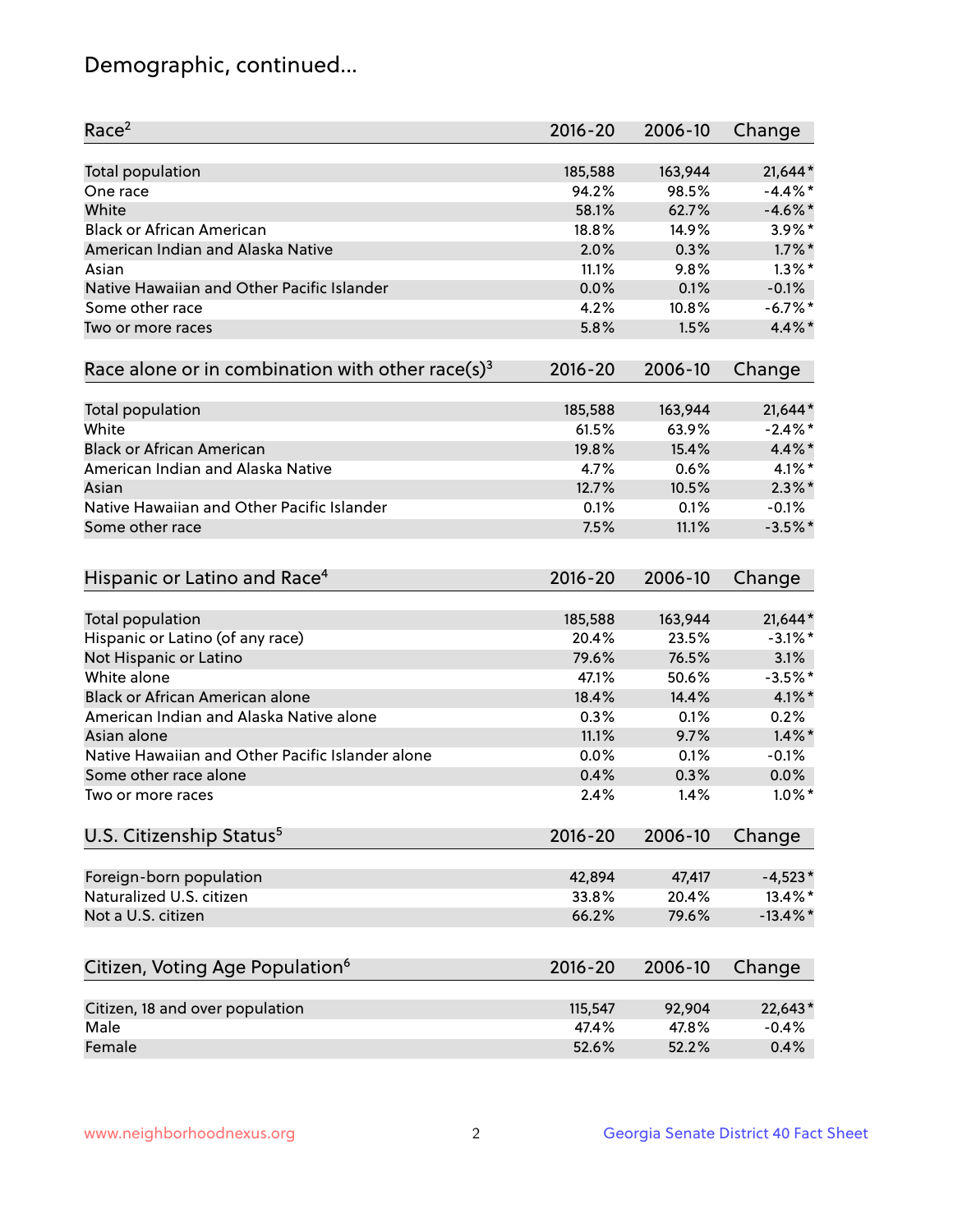#### Economic

| Income <sup>7</sup>                                 | $2016 - 20$ | 2006-10 | Change     |
|-----------------------------------------------------|-------------|---------|------------|
|                                                     |             |         |            |
| All households                                      | 75,801      | 66,130  | $9,671*$   |
| Less than \$10,000                                  | 4.8%        | 5.9%    | $-1.1\%$ * |
| \$10,000 to \$14,999                                | 2.1%        | 3.6%    | $-1.6\%$ * |
| \$15,000 to \$24,999                                | 6.9%        | 9.6%    | $-2.7%$ *  |
| \$25,000 to \$34,999                                | 8.0%        | 10.4%   | $-2.3\%$ * |
| \$35,000 to \$49,999                                | 11.2%       | 14.0%   | $-2.8\%$ * |
| \$50,000 to \$74,999                                | 16.7%       | 17.1%   | $-0.4%$    |
| \$75,000 to \$99,999                                | 11.7%       | 11.2%   | 0.5%       |
| \$100,000 to \$149,999                              | 15.5%       | 12.3%   | $3.2\%$ *  |
| \$150,000 to \$199,999                              | 8.0%        | 7.2%    | 0.9%       |
| \$200,000 or more                                   | 14.9%       | 8.7%    | $6.3\%$ *  |
| Median household income (dollars)                   | 75,461      | 58,679  | 16,782*    |
| Mean household income (dollars)                     | 112,380     | 86,536  | 25,844*    |
| With earnings                                       | 85.2%       | 86.3%   | $-1.1%$    |
| Mean earnings (dollars)                             | 115,679     | 87,474  | 28,205*    |
| <b>With Social Security</b>                         | 19.3%       | 16.3%   | $3.0\%$ *  |
| Mean Social Security income (dollars)               | 20,884      | 17,310  | $3,574*$   |
| With retirement income                              | 13.4%       | 10.9%   | $2.5%$ *   |
| Mean retirement income (dollars)                    | 30,733      | 25,114  | $5,619*$   |
| With Supplemental Security Income                   | 2.1%        | 1.2%    | 0.9%       |
| Mean Supplemental Security Income (dollars)         | 4,486       | 7,979   | $-3,493$   |
| With cash public assistance income                  | 0.8%        | 1.1%    | $-0.2%$    |
| Mean cash public assistance income (dollars)        | 693         | 4,128   | $-3,435$   |
| With Food Stamp/SNAP benefits in the past 12 months | 6.2%        | 3.7%    | $2.5%$ *   |
|                                                     |             |         |            |
| Families                                            | 42,266      | 37,790  | 4,476*     |
| Less than \$10,000                                  | 2.8%        | 3.5%    | $-0.8%$    |
| \$10,000 to \$14,999                                | 1.0%        | 2.9%    | $-1.9%$    |
| \$15,000 to \$24,999                                | 5.5%        | 8.9%    | $-3.4\%$ * |
| \$25,000 to \$34,999                                | 6.5%        | 8.0%    | $-1.5%$    |
| \$35,000 to \$49,999                                | 8.4%        | 11.5%   | $-3.1\%$ * |
| \$50,000 to \$74,999                                | 13.7%       | 15.3%   | $-1.5%$    |
| \$75,000 to \$99,999                                | 10.5%       | 10.5%   | 0.0%       |
| \$100,000 to \$149,999                              | 17.9%       | 16.1%   | 1.8%       |
| \$150,000 to \$199,999                              | 10.7%       | 10.2%   | 0.5%       |
| \$200,000 or more                                   | 23.0%       | 13.1%   | $9.8\%$ *  |
| Median family income (dollars)                      | 103,884     | 74,928  | 28,956*    |
| Mean family income (dollars)                        | 143,405     | 107,585 | 35,820*    |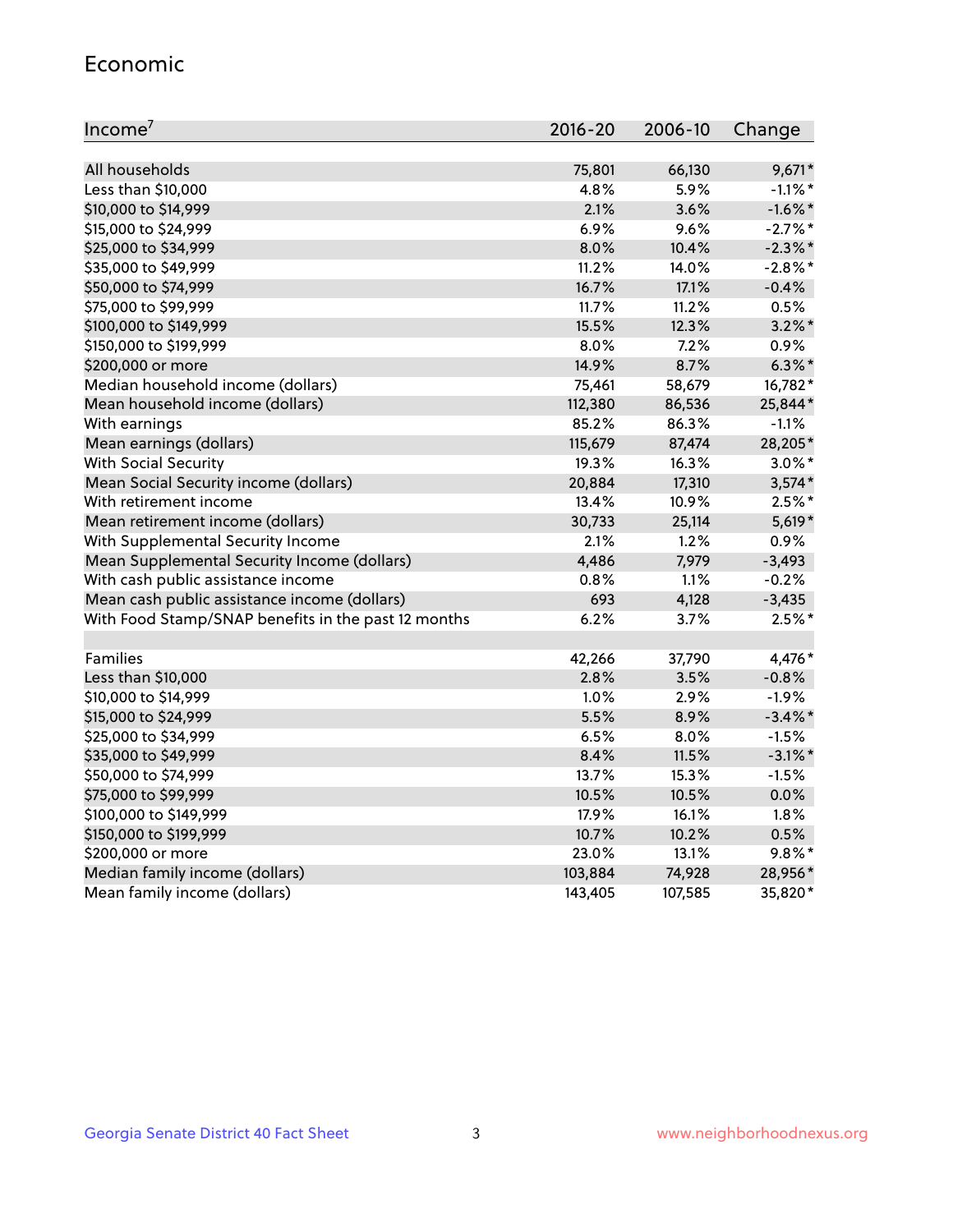## Economic, continued...

| Income, continued <sup>8</sup>                           | $2016 - 20$ | 2006-10       | Change    |
|----------------------------------------------------------|-------------|---------------|-----------|
|                                                          |             |               |           |
| Nonfamily households                                     | 33,535      | 28,340        | 5,195*    |
| Median nonfamily income (dollars)                        | 54,358      | 42,566        | 11,792*   |
| Mean nonfamily income (dollars)                          | 71,009      | 56,604        | 14,405*   |
|                                                          |             |               |           |
| Median earnings for workers (dollars)                    | 45,691      | 34,005        | 11,686*   |
| Median earnings for male full-time, year-round workers   | 62,703      | 47,271        | 15,432*   |
| (dollars)                                                |             |               |           |
| Median earnings for female full-time, year-round workers | 56,174      | 43,659        | 12,516*   |
| (dollars)                                                |             |               |           |
|                                                          |             |               |           |
| Per capita income (dollars)                              | 47,090      | 35,969        | $11,121*$ |
|                                                          |             |               |           |
|                                                          | $2016 - 20$ | 2006-10       |           |
| Families and People Below Poverty Level <sup>9</sup>     |             |               | Change    |
| <b>All families</b>                                      | 8.0%        | 9.9%          | $-1.9%$ * |
|                                                          | 13.2%       | 16.3%         | $-3.1%$   |
| With related children under 18 years                     | 6.4%        | 13.3%         | $-6.9%$   |
| With related children under 5 years only                 | 4.9%        |               | $-0.9%$   |
| Married couple families                                  | 8.4%        | 5.8%<br>10.3% | $-1.9%$   |
| With related children under 18 years                     |             |               |           |
| With related children under 5 years only                 | 5.2%        | 8.3%          | $-3.2%$   |
| Families with female householder, no husband present     | 19.6%       | 23.5%         | $-3.9%$   |
| With related children under 18 years                     | 26.7%       | 29.3%         | $-2.5%$   |
| With related children under 5 years only                 | 13.3%       | 29.0%         | $-15.7%$  |
| All people                                               | 11.9%       | 14.4%         | $-2.5%$ * |
| Under 18 years                                           | 19.4%       | 22.4%         | $-3.0%$   |
| Related children under 18 years                          | 19.3%       | 22.0%         | $-2.8%$   |
| Related children under 5 years                           | 16.7%       | 25.0%         | $-8.3%$   |
| Related children 5 to 17 years                           | 20.5%       | 20.1%         | 0.4%      |
| 18 years and over                                        | 9.6%        | 12.0%         | $-2.4%$   |
| 18 to 64 years                                           | 9.9%        | 12.5%         | $-2.5%$ * |
| 65 years and over                                        | 7.5%        | 8.3%          | $-0.8%$   |
| People in families                                       | 10.7%       | 13.1%         | $-2.4%$   |
| Unrelated individuals 15 years and over                  | 15.6%       | 18.2%         | $-2.6%$   |
|                                                          |             |               |           |
| Non-Hispanic white people                                | 4.6%        | 4.7%          | $-0.2%$   |
| Black or African-American people                         | 15.3%       | 12.8%         | 2.5%      |
| Asian people                                             | 13.9%       | 17.0%         | $-3.0%$   |
| Hispanic or Latino people                                | 25.1%       | 34.6%         | $-9.5%$ * |
|                                                          |             |               |           |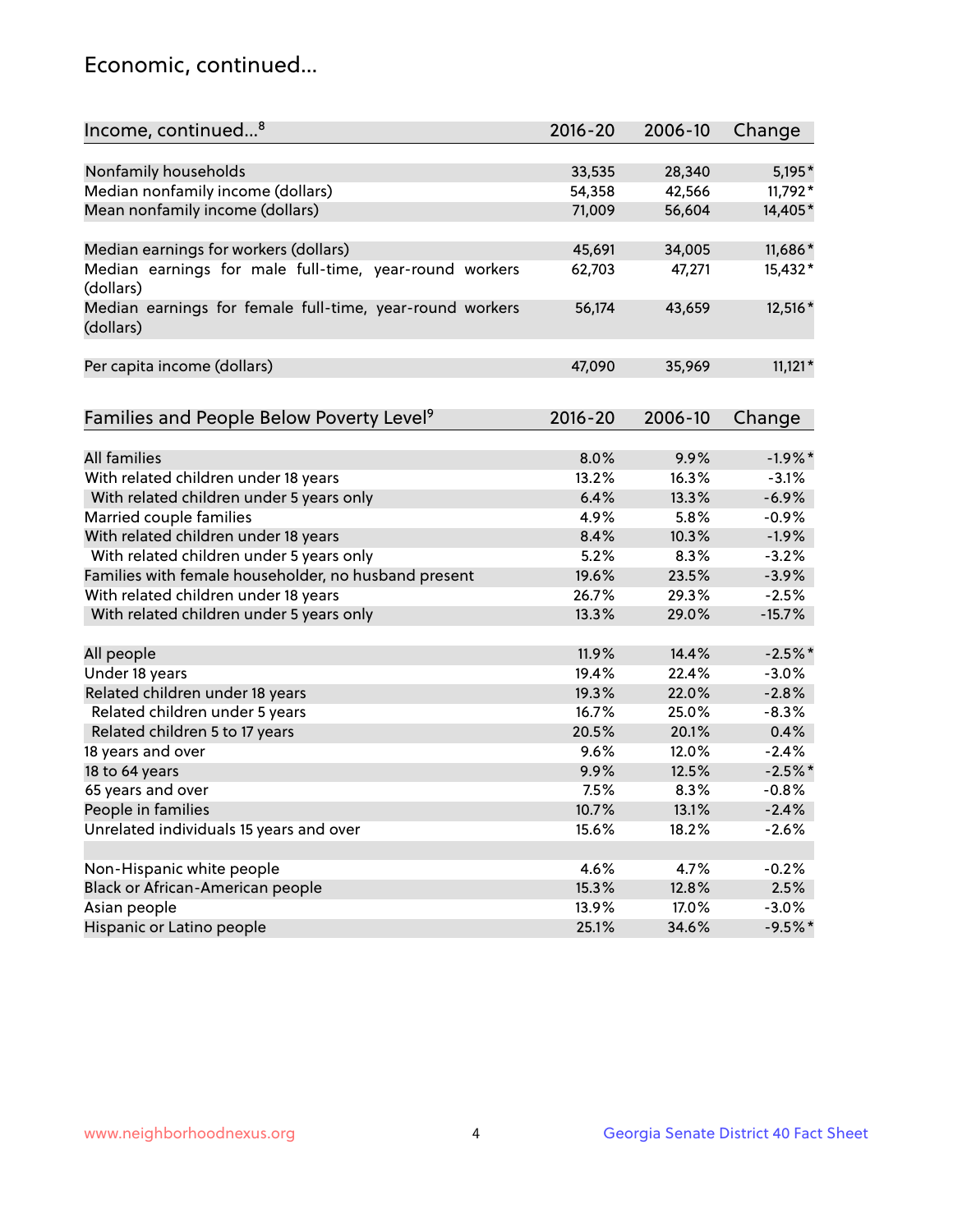## Employment

| Employment Status <sup>10</sup>                                             | $2016 - 20$ | 2006-10 | Change     |
|-----------------------------------------------------------------------------|-------------|---------|------------|
|                                                                             |             |         |            |
| Population 16 years and over<br>In labor force                              | 145,358     | 129,216 | $16,141*$  |
| Civilian labor force                                                        | 72.7%       | 73.9%   | $-1.1%$    |
|                                                                             | 72.6%       | 73.8%   | $-1.2%$    |
| Employed                                                                    | 70.4%       | 69.1%   | 1.3%       |
| Unemployed                                                                  | 2.3%        | 4.7%    | $-2.4%$    |
| <b>Armed Forces</b>                                                         | 0.1%        | 0.1%    | 0.0%       |
| Not in labor force                                                          | 27.3%       | 26.1%   | 1.1%       |
| Civilian labor force                                                        | 105,560     | 95,361  | 10,199*    |
|                                                                             |             |         |            |
| <b>Unemployment Rate</b>                                                    | 3.1%        | 6.4%    | $-3.3%$    |
| Females 16 years and over                                                   | 74,855      | 63,096  | 11,759*    |
| In labor force                                                              | 64.9%       | 64.3%   | 0.6%       |
| Civilian labor force                                                        | 64.9%       | 64.3%   | 0.6%       |
| Employed                                                                    | 62.8%       | 59.9%   | 2.9%       |
|                                                                             |             |         |            |
| Own children of the householder under 6 years                               | 16,365      | 16,144  | 221        |
| All parents in family in labor force                                        | 61.7%       | 56.6%   | 5.1%       |
|                                                                             |             |         |            |
| Own children of the householder 6 to 17 years                               | 26,032      | 20,012  | $6,020*$   |
| All parents in family in labor force                                        | 66.4%       | 68.6%   | $-2.2%$    |
|                                                                             |             |         |            |
| Industry <sup>11</sup>                                                      | $2016 - 20$ | 2006-10 | Change     |
|                                                                             |             |         |            |
| Civilian employed population 16 years and over                              | 102,272     | 89,291  | 12,981*    |
| Agriculture, forestry, fishing and hunting, and mining                      | 0.2%        | 0.1%    | 0.0%       |
| Construction                                                                | 7.7%        | 12.4%   | $-4.8\%$ * |
| Manufacturing                                                               | 5.6%        | 5.8%    | $-0.1%$    |
| Wholesale trade                                                             | 3.7%        | 3.3%    | 0.4%       |
| Retail trade                                                                | 9.7%        | $9.9\%$ | $-0.2%$    |
| Transportation and warehousing, and utilities                               | 4.8%        | 3.4%    | $1.4\%$ *  |
| Information                                                                 | 3.8%        | 4.9%    | $-1.1\%$ * |
| Finance and insurance, and real estate and rental and leasing               | 9.4%        | 9.1%    | $0.3\%$    |
| Professional, scientific, and management, and administrative                | 23.1%       | 18.9%   | $4.2\%$ *  |
| and waste management services                                               |             |         |            |
| Educational services, and health care and social assistance                 | 16.1%       | 14.4%   | $1.7\%$ *  |
| Arts, entertainment, and recreation, and accommodation and<br>food services | 8.2%        | 9.7%    | $-1.5%$ *  |
| Other services, except public administration                                | 4.7%        | 4.3%    | 0.3%       |
| Public administration                                                       | 3.0%        | 3.8%    | $-0.7%$    |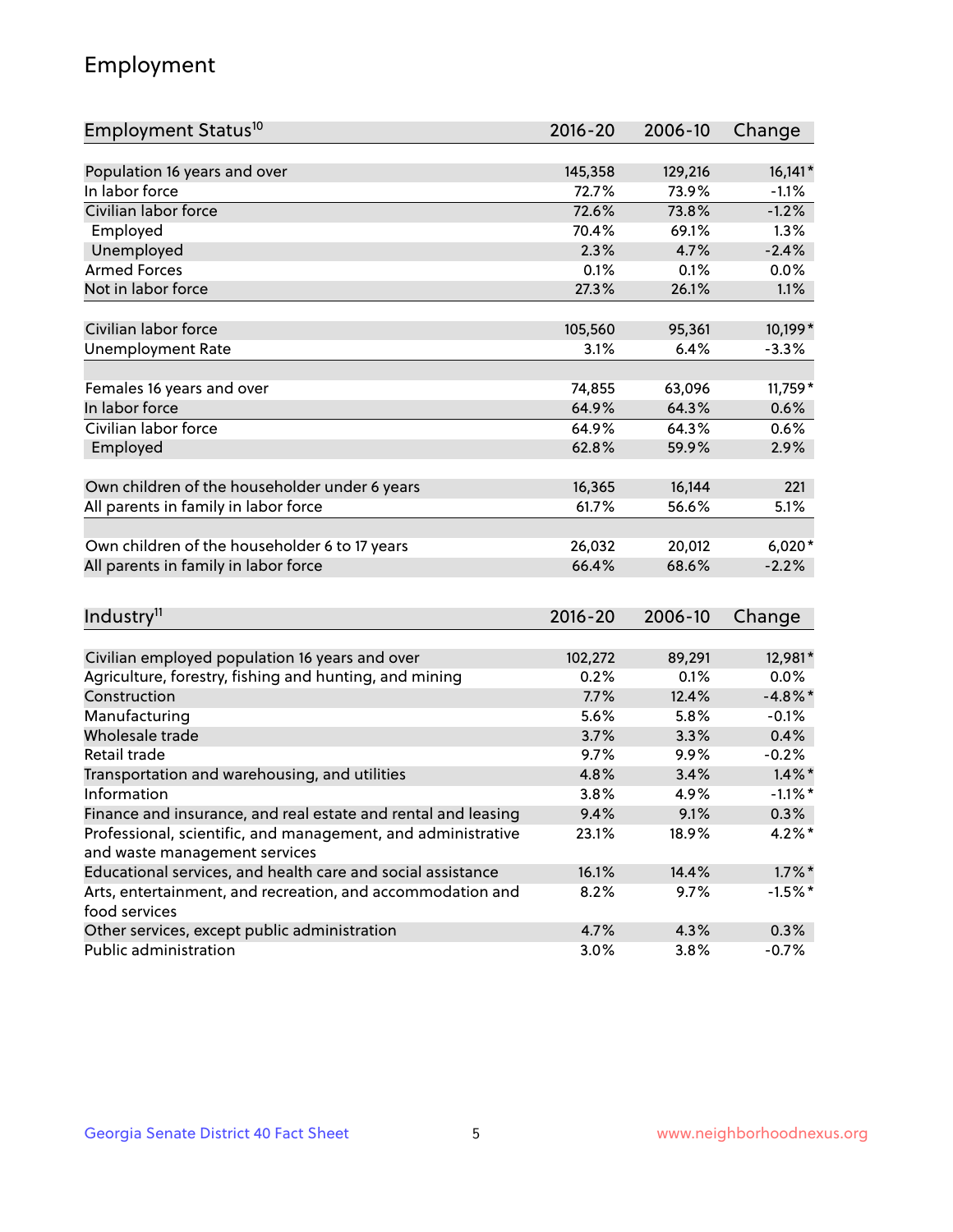## Employment, continued...

| Occupation <sup>12</sup>                                    | $2016 - 20$ | 2006-10 | Change     |
|-------------------------------------------------------------|-------------|---------|------------|
| Civilian employed population 16 years and over              | 102,272     | 89,291  | 12,981*    |
| Management, business, science, and arts occupations         | 52.9%       | 44.4%   | $8.5\%$ *  |
| Service occupations                                         | 12.9%       | 13.5%   | $-0.6%$    |
| Sales and office occupations                                | 19.1%       | 23.6%   | $-4.5%$ *  |
| and<br>maintenance<br>Natural                               | 7.8%        | 12.5%   | $-4.7\%$ * |
| resources,<br>construction,<br>occupations                  |             |         |            |
| Production, transportation, and material moving occupations | 7.3%        | 6.0%    | $1.3\%$ *  |
| Class of Worker <sup>13</sup>                               | $2016 - 20$ | 2006-10 | Change     |
| Civilian employed population 16 years and over              | 102,272     | 89,291  | 12,981*    |
| Private wage and salary workers                             | 87.4%       | 84.1%   | 3.3%       |
| Government workers                                          | 7.7%        | 8.8%    | $-1.1%$    |
|                                                             |             |         | $-2.1\%$ * |
| Self-employed in own not incorporated business workers      | 4.6%        | 6.8%    |            |
| Unpaid family workers                                       | 0.2%        | 0.3%    | $-0.1%$    |
| Job Flows <sup>14</sup>                                     | 2019        | 2010    | Change     |
| Total Jobs in district                                      | 145,919     | 128,641 | 17,278     |
| Held by residents of district                               | 8.9%        | 8.2%    | 0.7%       |
| Held by non-residents of district                           | 91.1%       | 91.8%   | $-0.7%$    |
|                                                             |             |         |            |
| Jobs by Industry Sector <sup>15</sup>                       | 2019        | 2010    | Change     |
| Total Jobs in district                                      | 145,919     | 128,641 | 17,278     |
|                                                             | 7.0%        | 6.4%    | 0.6%       |
| Goods Producing sectors                                     |             |         |            |
| Trade, Transportation, and Utilities sectors                | 21.6%       | 24.5%   | $-2.9%$    |
| All Other Services sectors                                  | 71.5%       | 69.1%   | 2.3%       |
| Total Jobs in district held by district residents           | 12,995      | 10,552  | 2,443      |
|                                                             | 6.9%        | 6.0%    | 0.8%       |
| <b>Goods Producing sectors</b>                              | 18.1%       | 20.5%   | $-2.4%$    |
| Trade, Transportation, and Utilities sectors                |             |         |            |
| All Other Services sectors                                  | 75.0%       | 73.5%   | 1.5%       |
| Jobs by Earnings <sup>16</sup>                              | 2019        | 2010    | Change     |
|                                                             |             |         |            |
| Total Jobs in district                                      | 145,919     | 128,641 | 17,278     |
| Jobs with earnings \$1250/month or less                     | 18.2%       | 19.7%   | $-1.4%$    |
| Jobs with earnings \$1251/month to \$3333/month             | 27.8%       | 32.6%   | $-4.8%$    |
| Jobs with earnings greater than \$3333/month                | 54.0%       | 47.7%   | 6.3%       |
| Total Jobs in district held by district residents           | 12,995      | 10,552  | 2,443      |
| Jobs with earnings \$1250/month or less                     | 20.5%       | 22.7%   | $-2.2%$    |
| Jobs with earnings \$1251/month to \$3333/month             | 27.4%       | 32.0%   | $-4.6%$    |
| Jobs with earnings greater than \$3333/month                | 52.2%       | 45.4%   | 6.8%       |
|                                                             |             |         |            |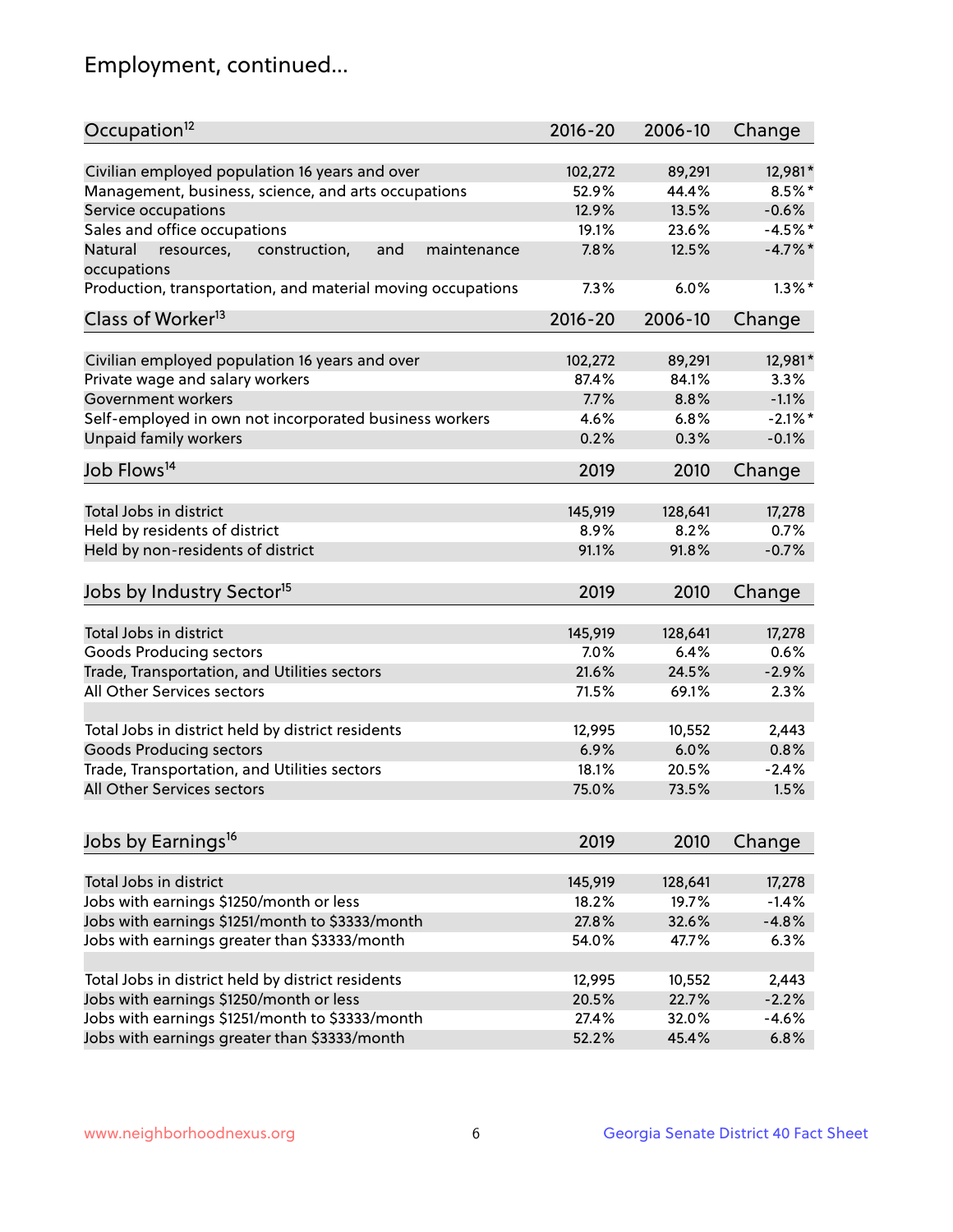## Employment, continued...

| 2019    | 2010    | Change  |
|---------|---------|---------|
|         |         |         |
| 145,919 | 128,641 | 17,278  |
| 20.9%   | 19.2%   | 1.8%    |
| 58.2%   | 64.3%   | $-6.1%$ |
| 20.9%   | 16.6%   | 4.3%    |
|         |         |         |
| 12,995  | 10,552  | 2,443   |
| 23.0%   | 21.2%   | 1.8%    |
| 55.9%   | 59.9%   | $-4.0%$ |
| 21.2%   | 19.0%   | 2.2%    |
|         |         |         |

#### Education

| School Enrollment <sup>18</sup>                | $2016 - 20$ | 2006-10 | Change     |
|------------------------------------------------|-------------|---------|------------|
|                                                |             |         |            |
| Population 3 years and over enrolled in school | 44,738      | 36,347  | 8,392*     |
| Nursery school, preschool                      | $8.8\%$     | 9.8%    | $-1.0\%$   |
| Kindergarten                                   | 6.6%        | 5.4%    | 1.2%       |
| Elementary school (grades 1-8)                 | 41.6%       | 41.0%   | 0.5%       |
| High school (grades 9-12)                      | 18.7%       | 16.1%   | $2.6\%$ *  |
| College or graduate school                     | 24.4%       | 27.6%   | $-3.3%$    |
| Educational Attainment <sup>19</sup>           | $2016 - 20$ | 2006-10 | Change     |
|                                                |             |         |            |
| Population 25 years and over                   | 126,937     | 110,064 | 16,872*    |
| Less than 9th grade                            | 6.1%        | 8.2%    | $-2.1%$    |
| 9th to 12th grade, no diploma                  | 3.7%        | 5.3%    | $-1.6%$    |
| High school graduate (includes equivalency)    | 14.4%       | 16.1%   | $-1.7%$ *  |
| Some college, no degree                        | $11.9\%$    | 15.1%   | $-3.2\%$ * |
| Associate's degree                             | 6.0%        | 4.9%    | $1.1\%$ *  |
| Bachelor's degree                              | 33.1%       | 32.0%   | 1.0%       |
| Graduate or professional degree                | 24.8%       | 18.4%   | $6.4\%$    |
|                                                |             |         |            |
| Percent high school graduate or higher         | 90.2%       | 86.5%   | $3.7\%$ *  |
| Percent bachelor's degree or higher            | 57.9%       | 50.4%   | $7.4\%$ *  |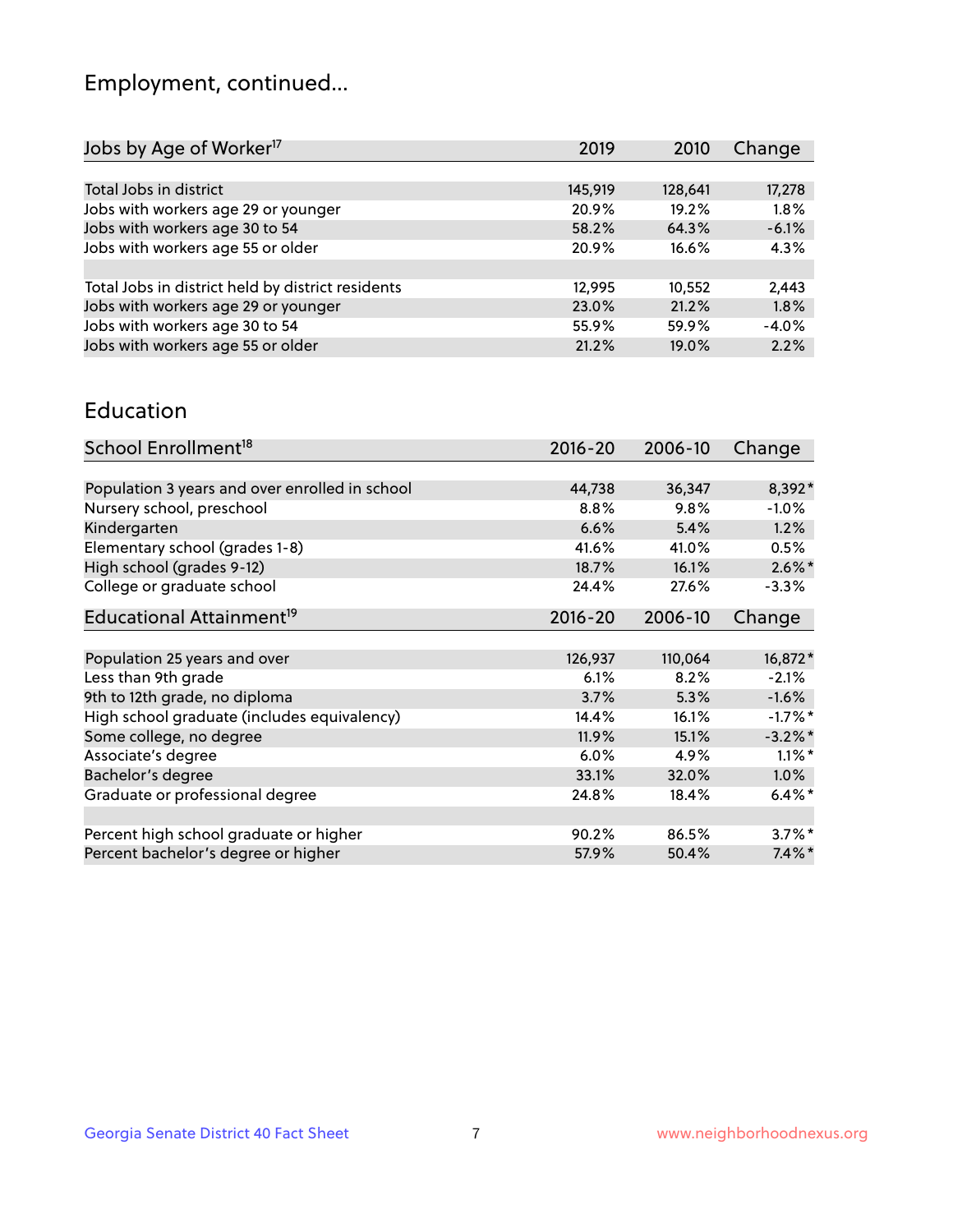## Housing

| Households by Type <sup>20</sup>                     | 2016-20     | 2006-10 | Change     |
|------------------------------------------------------|-------------|---------|------------|
|                                                      |             |         |            |
| <b>Total households</b>                              | 75,801      | 66,130  | $9,671*$   |
| Family households (families)                         | 55.8%       | 57.1%   | $-1.4%$    |
| With own children under 18 years                     | 26.6%       | 27.7%   | $-1.2%$    |
| Married-couple family                                | 42.8%       | 42.1%   | 0.7%       |
| With own children of the householder under 18 years  | 20.2%       | 19.0%   | 1.2%       |
| Male householder, no wife present, family            | 3.6%        | 5.3%    | $-1.7%$ *  |
| With own children of the householder under 18 years  | 1.6%        | 2.3%    | $-0.7%$    |
| Female householder, no husband present, family       | 9.3%        | 9.8%    | $-0.5%$    |
| With own children of the householder under 18 years  | 4.8%        | 6.4%    | $-1.6\%$ * |
| Nonfamily households                                 | 44.2%       | 42.9%   | 1.4%       |
| Householder living alone                             | 36.6%       | 34.9%   | 1.7%       |
| 65 years and over                                    | 7.9%        | 6.3%    | $1.6\%$ *  |
|                                                      |             |         |            |
| Households with one or more people under 18 years    | 28.8%       | 29.5%   | $-0.7%$    |
| Households with one or more people 65 years and over | 20.3%       | 16.1%   | $4.2\%$ *  |
|                                                      |             |         |            |
| Average household size                               | 2.43        | 2.46    | $-0.03$    |
| Average family size                                  | 3.25        | 3.19    | 0.06       |
|                                                      |             |         |            |
| Housing Occupancy <sup>21</sup>                      | $2016 - 20$ | 2006-10 | Change     |
|                                                      |             |         |            |
| Total housing units                                  | 82,269      | 74,493  | 7,776*     |
| Occupied housing units                               | 92.1%       | 88.8%   | $3.4\%$ *  |
| Vacant housing units                                 | 7.9%        | 11.2%   | $-3.4\%$ * |
|                                                      |             |         |            |
| Homeowner vacancy rate                               | 1.3         | 2.8     | $-1.6$     |
| Rental vacancy rate                                  | 6.7         | 12.0    | $-5.3*$    |
|                                                      |             |         |            |
| Units in Structure <sup>22</sup>                     | $2016 - 20$ | 2006-10 |            |
|                                                      |             |         | Change     |
| Total housing units                                  | 82,269      | 74,493  | $7,776*$   |
| 1-unit, detached                                     | 40.9%       | 42.2%   | $-1.3\%$ * |
| 1-unit, attached                                     | 7.5%        | 7.6%    | $-0.1%$    |
| 2 units                                              | 1.2%        | 1.4%    | $-0.3%$    |
| 3 or 4 units                                         | 5.4%        | 5.0%    | 0.4%       |
| 5 to 9 units                                         | 9.7%        | 15.1%   | $-5.3\%$ * |
| 10 to 19 units                                       | 10.5%       | 14.4%   | $-3.9\%$ * |
| 20 or more units                                     | 24.3%       | 13.9%   | $10.4\%$ * |
| Mobile home                                          | 0.5%        | 0.4%    | 0.1%       |
| Boat, RV, van, etc.                                  | 0.0%        | 0.1%    | $-0.1%$    |
|                                                      |             |         |            |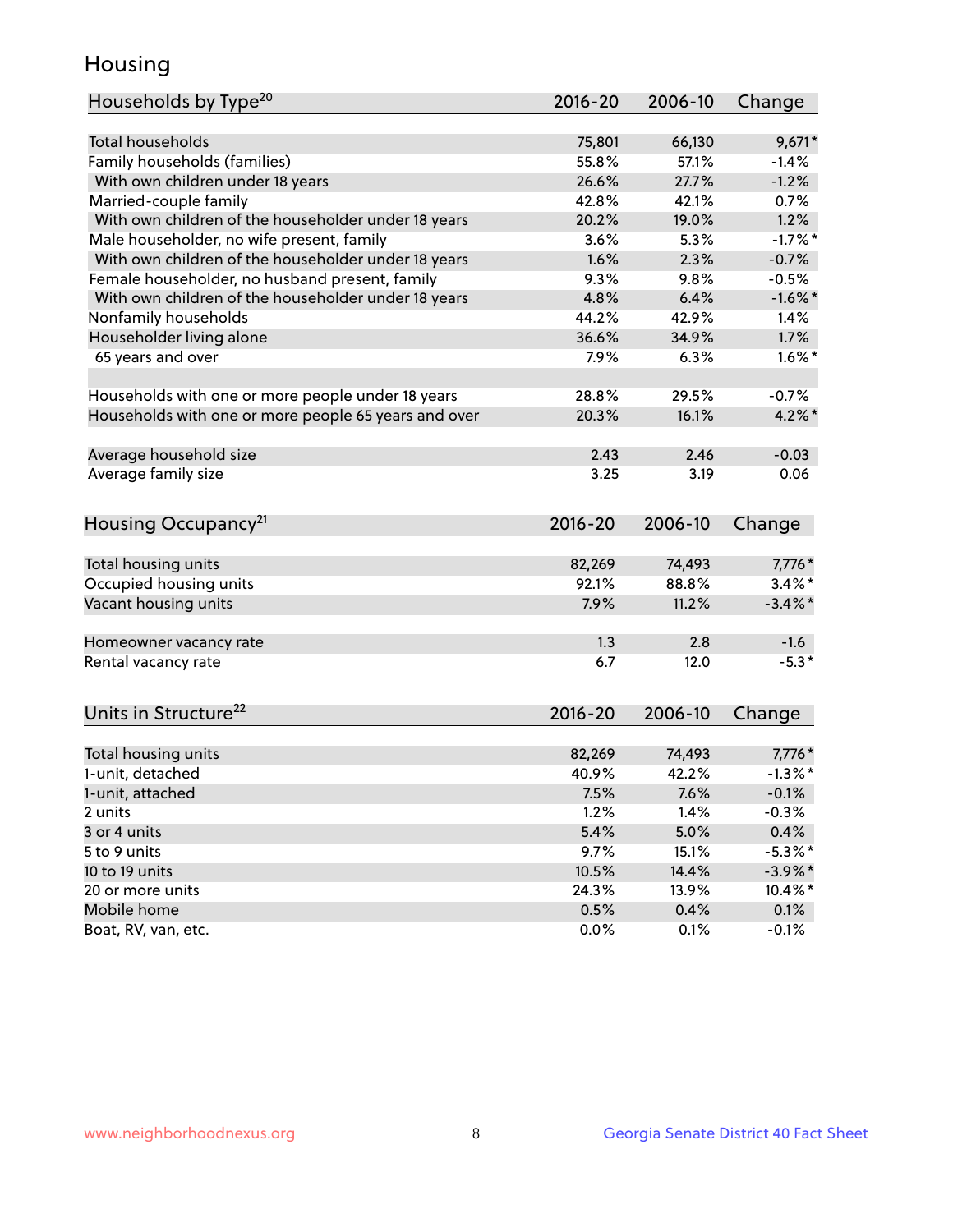## Housing, Continued...

| Year Structure Built <sup>23</sup>             | 2016-20     | 2006-10 | Change     |
|------------------------------------------------|-------------|---------|------------|
| Total housing units                            | 82,269      | 74,493  | 7,776*     |
| Built 2014 or later                            | 3.4%        | (X)     | (X)        |
| Built 2010 to 2013                             | 2.5%        | (X)     | (X)        |
| Built 2000 to 2009                             | 14.7%       | 14.2%   | 0.5%       |
| Built 1990 to 1999                             | 16.4%       | 14.8%   | $1.6\%$ *  |
| Built 1980 to 1989                             | 19.2%       | 23.9%   | $-4.7%$ *  |
| Built 1970 to 1979                             | 19.8%       | 19.5%   | 0.3%       |
| Built 1960 to 1969                             | 15.5%       | 17.5%   | $-2.0\%$ * |
| Built 1950 to 1959                             | 6.9%        | 8.0%    | $-1.0%$    |
| Built 1940 to 1949                             | 1.2%        | 1.3%    | $-0.2%$    |
| Built 1939 or earlier                          | 0.4%        | 0.8%    | $-0.4%$    |
| Housing Tenure <sup>24</sup>                   | $2016 - 20$ | 2006-10 | Change     |
| Occupied housing units                         | 75,801      | 66,130  | $9,671*$   |
| Owner-occupied                                 | 48.8%       | 51.0%   | $-2.2\%$ * |
| Renter-occupied                                | 51.2%       | 49.0%   | $2.2\%$ *  |
| Average household size of owner-occupied unit  | 2.56        | 2.44    | $0.12*$    |
| Average household size of renter-occupied unit | 2.31        | 2.48    | $-0.17*$   |
| Residence 1 Year Ago <sup>25</sup>             | 2016-20     | 2006-10 | Change     |
| Population 1 year and over                     | 183,177     | 161,117 | 22,060*    |
| Same house                                     | 85.5%       | 79.1%   | $6.5%$ *   |
| Different house in the U.S.                    | 13.0%       | 19.4%   | $-6.4\%$ * |
| Same county                                    | 5.0%        | 9.4%    | $-4.4\%$ * |
| Different county                               | 8.0%        | 10.1%   | $-2.0\%$ * |
| Same state                                     | 5.2%        | 7.2%    | $-2.0\%$ * |
| Different state                                | 2.8%        | 2.9%    | $-0.1%$    |
| Abroad                                         | 1.4%        | 1.5%    | $-0.0%$    |
| Value of Housing Unit <sup>26</sup>            | $2016 - 20$ | 2006-10 | Change     |
| Owner-occupied units                           | 37,014      | 33,748  | $3,266*$   |
| Less than \$50,000                             | 0.8%        | 1.0%    | $-0.2%$    |
| \$50,000 to \$99,999                           | 2.6%        | 2.7%    | $-0.1%$    |
| \$100,000 to \$149,999                         | 6.0%        | 8.3%    | $-2.4%$    |
| \$150,000 to \$199,999                         | 7.1%        | 10.2%   | $-3.0%$    |
| \$200,000 to \$299,999                         | 15.1%       | 22.8%   | $-7.7%$ *  |
| \$300,000 to \$499,999                         | 39.3%       | 40.3%   | $-0.9%$    |
| \$500,000 to \$999,999                         | 26.2%       | 13.6%   | 12.5%*     |
| \$1,000,000 or more                            | 2.8%        | 1.1%    | 1.7%       |
| Median (dollars)                               | 388,249     | 320,245 | 68,005*    |
| Mortgage Status <sup>27</sup>                  | $2016 - 20$ | 2006-10 | Change     |
| Owner-occupied units                           | 37,014      | 33,748  | $3,266*$   |
| Housing units with a mortgage                  | 68.6%       | 76.1%   | $-7.5%$ *  |
| Housing units without a mortgage               | 31.4%       | 23.9%   | $7.5\%$ *  |
|                                                |             |         |            |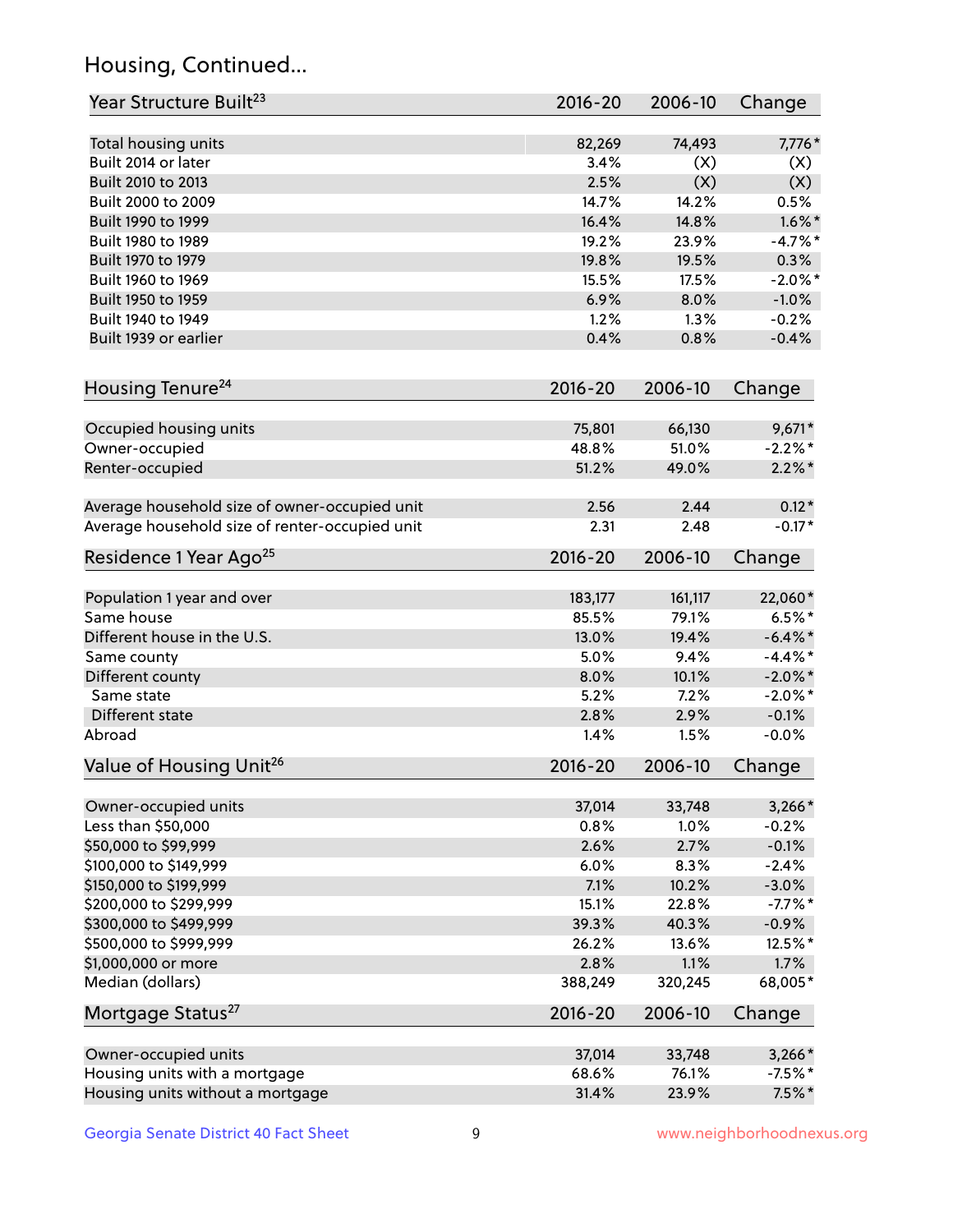## Housing, Continued...

| Selected Monthly Owner Costs <sup>28</sup>                                            | 2016-20     | 2006-10 | Change     |
|---------------------------------------------------------------------------------------|-------------|---------|------------|
| Housing units with a mortgage                                                         | 25,408      | 25,698  | $-290$     |
| Less than \$300                                                                       | 0.0%        | 0.1%    | $-0.0%$    |
| \$300 to \$499                                                                        | 0.6%        | 0.5%    | 0.1%       |
| \$500 to \$999                                                                        | 4.9%        | 7.2%    | $-2.3%$    |
| \$1,000 to \$1,499                                                                    | 16.3%       | 18.9%   | $-2.6%$    |
| \$1,500 to \$1,999                                                                    | 21.1%       | 22.2%   | $-1.2%$    |
| \$2,000 to \$2,999                                                                    | 34.3%       | 33.2%   | 1.0%       |
| \$3,000 or more                                                                       | 22.7%       | 17.8%   | 4.9%*      |
| Median (dollars)                                                                      | 2,183       | 2,027   | 156*       |
| Housing units without a mortgage                                                      | 11,606      | 8,050   | 3,556*     |
| Less than \$150                                                                       | 0.1%        | 0.7%    | $-0.6%$    |
| \$150 to \$249                                                                        | 2.2%        | 4.4%    | $-2.1%$    |
| \$250 to \$349                                                                        | 7.6%        | 9.5%    | $-1.9%$    |
| \$350 to \$499                                                                        | 18.5%       | 24.6%   | $-6.1%$    |
| \$500 to \$699                                                                        | 24.3%       | 29.7%   | $-5.3%$    |
| \$700 or more                                                                         | 47.2%       | 31.1%   | 16.1%*     |
| Median (dollars)                                                                      | 678         | 564     | $114*$     |
| Selected Monthly Owner Costs as a Percentage of<br>Household Income <sup>29</sup>     | $2016 - 20$ | 2006-10 | Change     |
| Housing units with a mortgage (excluding units where<br>SMOCAPI cannot be computed)   | 25,186      | 25,540  | $-354$     |
| Less than 20.0 percent                                                                | 54.2%       | 39.7%   | 14.5%*     |
| 20.0 to 24.9 percent                                                                  | 15.0%       | 14.7%   | 0.3%       |
| 25.0 to 29.9 percent                                                                  | 8.7%        | 12.3%   | $-3.6\%$ * |
| 30.0 to 34.9 percent                                                                  | 6.0%        | 8.0%    | $-2.1%$    |
| 35.0 percent or more                                                                  | 16.1%       | 25.4%   | $-9.2%$ *  |
| Not computed                                                                          | 222         | 158     | 64         |
| Housing unit without a mortgage (excluding units where<br>SMOCAPI cannot be computed) | 11,413      | 7,937   | 3,476*     |
| Less than 10.0 percent                                                                | 49.3%       | 42.2%   | 7.1%       |
| 10.0 to 14.9 percent                                                                  | 18.7%       | 21.5%   | $-2.8%$    |
| 15.0 to 19.9 percent                                                                  | 11.2%       | 12.3%   | $-1.1%$    |
| 20.0 to 24.9 percent                                                                  | 5.7%        | 6.2%    | $-0.5%$    |
| 25.0 to 29.9 percent                                                                  | 3.8%        | 2.6%    | 1.2%       |
| 30.0 to 34.9 percent                                                                  | 2.3%        | 4.0%    | $-1.7%$    |
| 35.0 percent or more                                                                  | 9.0%        | 11.2%   | $-2.2%$    |
| Not computed                                                                          | 193         | 113     | 80         |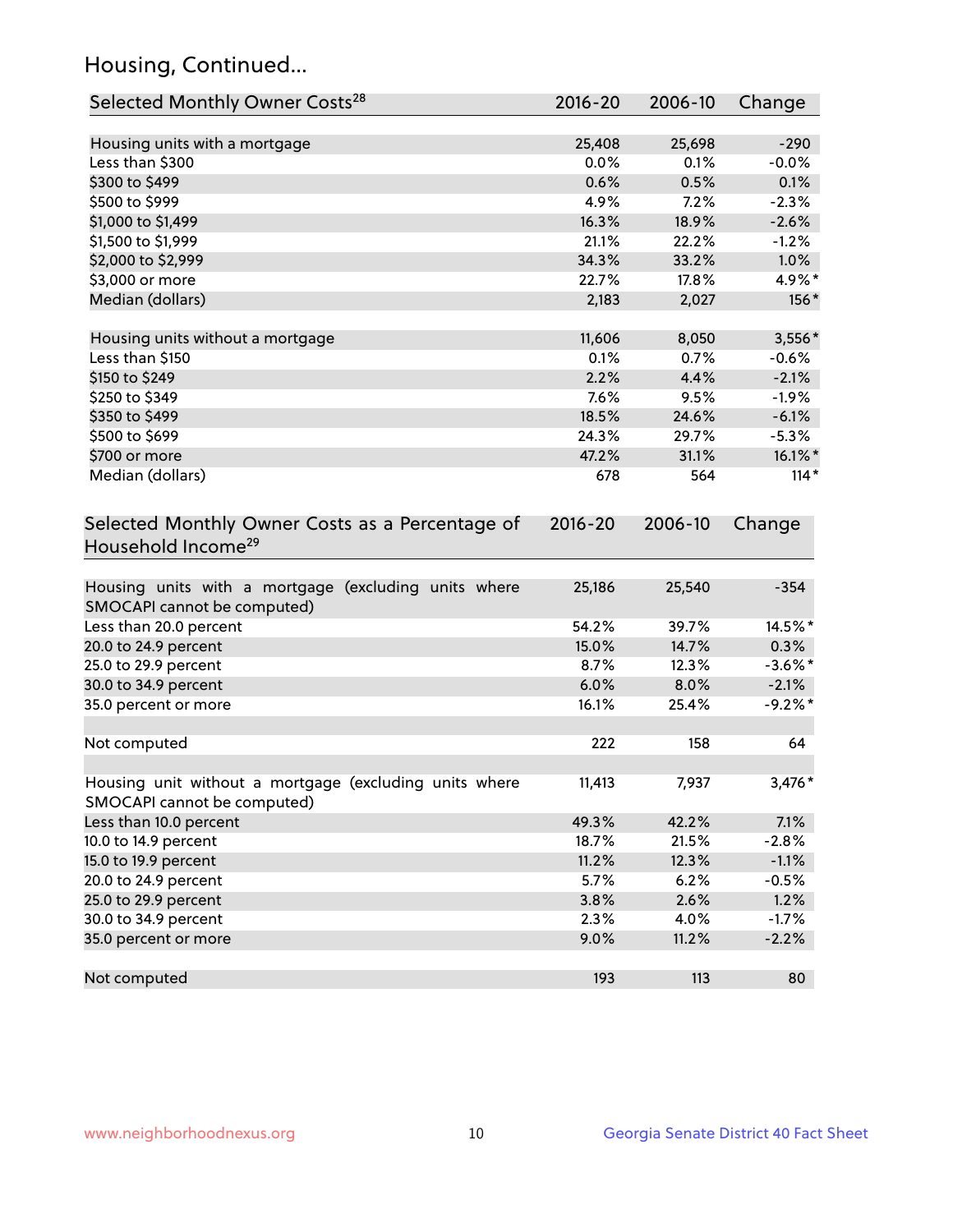## Housing, Continued...

| Gross Rent <sup>30</sup>   | 2016-20 | 2006-10 | Change      |
|----------------------------|---------|---------|-------------|
|                            |         |         |             |
| Occupied units paying rent | 38,238  | 31,955  | $6,283*$    |
| Less than \$200            | 0.3%    | 0.6%    | $-0.4%$     |
| \$200 to \$499             | 2.1%    | 3.1%    | $-1.0\%$    |
| \$500 to \$749             | $1.6\%$ | 15.2%   | $-13.6\%$ * |
| \$750 to \$999             | 10.5%   | 39.6%   | $-29.1\%$ * |
| \$1,000 to \$1,499         | 51.7%   | 34.2%   | 17.6%*      |
| \$1,500 to \$1,999         | 27.7%   | 5.8%    | $21.8\%$ *  |
| \$2,000 or more            | 6.1%    | 1.5%    | $4.7\%$ *   |
| Median (dollars)           | 1,358   | 1,123   | 235*        |
|                            |         |         |             |
| No rent paid               | 548     | 427     | 121         |

| Gross Rent as a Percentage of Household Income <sup>31</sup>                   | $2016 - 20$ | 2006-10 | Change    |
|--------------------------------------------------------------------------------|-------------|---------|-----------|
|                                                                                |             |         |           |
| Occupied units paying rent (excluding units where GRAPI<br>cannot be computed) | 37,420      | 30,863  | $6,557*$  |
| Less than 15.0 percent                                                         | 10.2%       | 12.1%   | $-1.9%$   |
| 15.0 to 19.9 percent                                                           | 13.7%       | 14.0%   | $-0.3%$   |
| 20.0 to 24.9 percent                                                           | 15.5%       | 14.0%   | 1.6%      |
| 25.0 to 29.9 percent                                                           | 10.9%       | 13.1%   | $-2.2%$   |
| 30.0 to 34.9 percent                                                           | $8.8\%$     | $9.6\%$ | $-0.8%$   |
| 35.0 percent or more                                                           | 40.9%       | 37.2%   | $3.7\%$ * |
|                                                                                |             |         |           |
| Not computed                                                                   | 1,367       | 1,519   | $-152$    |

## Transportation

| Commuting to Work <sup>32</sup>           | 2016-20 | 2006-10 | Change     |
|-------------------------------------------|---------|---------|------------|
|                                           |         |         |            |
| Workers 16 years and over                 | 99,454  | 87,701  | $11,753*$  |
| Car, truck, or van - drove alone          | 68.2%   | 69.6%   | $-1.4\%$ * |
| Car, truck, or van - carpooled            | 12.2%   | 12.4%   | $-0.2%$    |
| Public transportation (excluding taxicab) | 5.0%    | $6.0\%$ | $-1.1%$    |
| Walked                                    | 1.2%    | 2.2%    | $-0.9%$    |
| Other means                               | 1.5%    | 3.4%    | $-1.9%$ *  |
| Worked at home                            | 11.9%   | 6.4%    | $5.5\%$ *  |
|                                           |         |         |            |
| Mean travel time to work (minutes)        | 26.9    | 25.8    | $1.0*$     |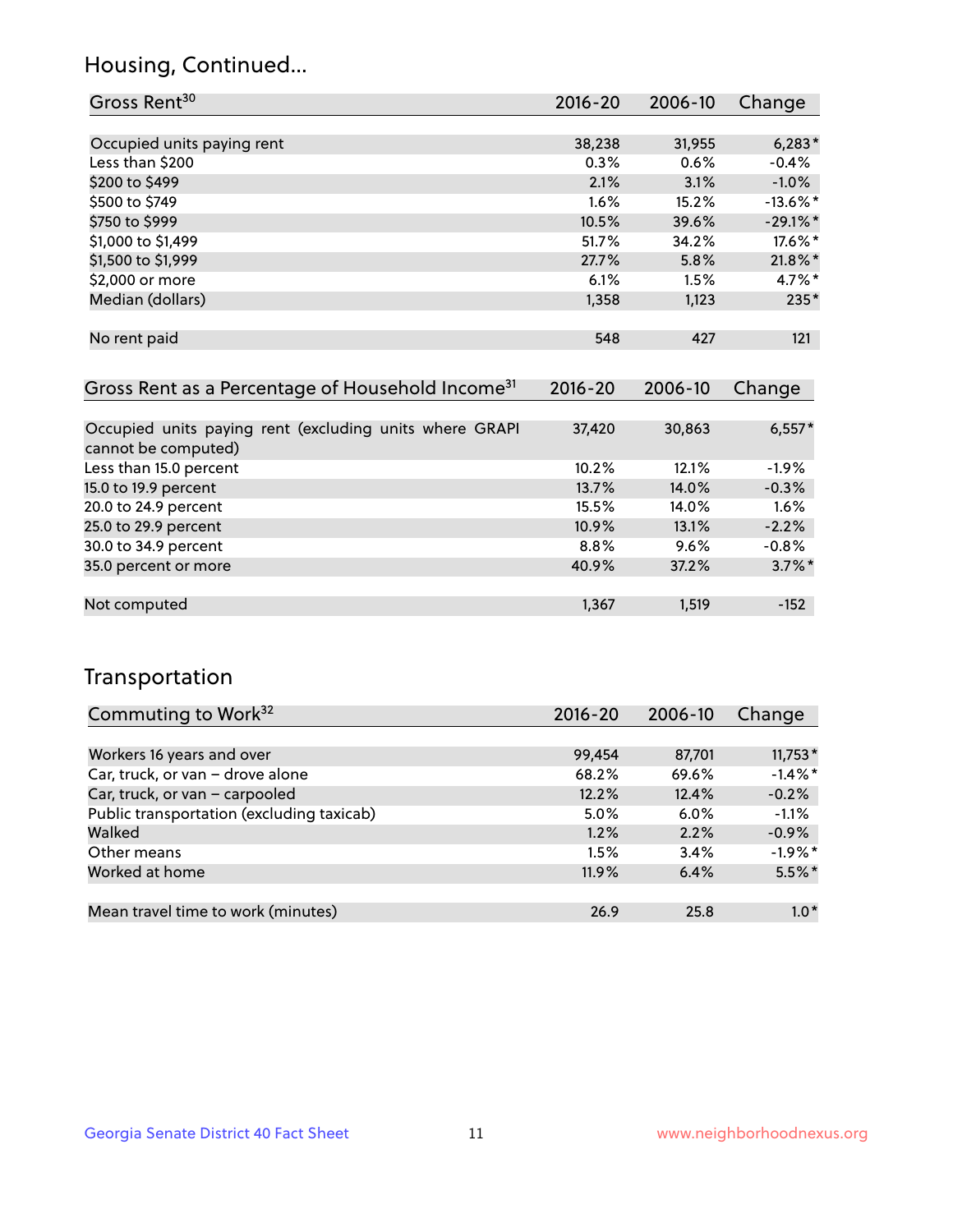## Transportation, Continued...

| Vehicles Available <sup>33</sup> | 2016-20 | 2006-10 | Change   |
|----------------------------------|---------|---------|----------|
|                                  |         |         |          |
| Occupied housing units           | 75,801  | 66,130  | $9.671*$ |
| No vehicles available            | 6.4%    | 7.2%    | $-0.8%$  |
| 1 vehicle available              | 43.2%   | 42.4%   | 0.9%     |
| 2 vehicles available             | 38.3%   | 39.6%   | $-1.3%$  |
| 3 or more vehicles available     | 12.0%   | 10.8%   | 1.2%     |

#### Health

| Health Insurance coverage <sup>34</sup>                 | 2016-20 |
|---------------------------------------------------------|---------|
|                                                         |         |
| Civilian Noninstitutionalized Population                | 185,166 |
| With health insurance coverage                          | 84.4%   |
| With private health insurance coverage                  | 70.0%   |
| With public health coverage                             | 21.6%   |
| No health insurance coverage                            | 15.6%   |
| Civilian Noninstitutionalized Population Under 19 years | 46,461  |
| No health insurance coverage                            | 10.1%   |
| Civilian Noninstitutionalized Population 19 to 64 years | 117,055 |
| In labor force:                                         | 98,689  |
| Employed:                                               | 95,939  |
| With health insurance coverage                          | 81.1%   |
| With private health insurance coverage                  | 79.6%   |
| With public coverage                                    | 2.3%    |
| No health insurance coverage                            | 18.9%   |
| Unemployed:                                             | 2,750   |
| With health insurance coverage                          | 61.6%   |
| With private health insurance coverage                  | 45.4%   |
| With public coverage                                    | 17.2%   |
| No health insurance coverage                            | 38.4%   |
| Not in labor force:                                     | 18,366  |
| With health insurance coverage                          | 74.6%   |
| With private health insurance coverage                  | 62.6%   |
| With public coverage                                    | 15.4%   |
| No health insurance coverage                            | 25.4%   |